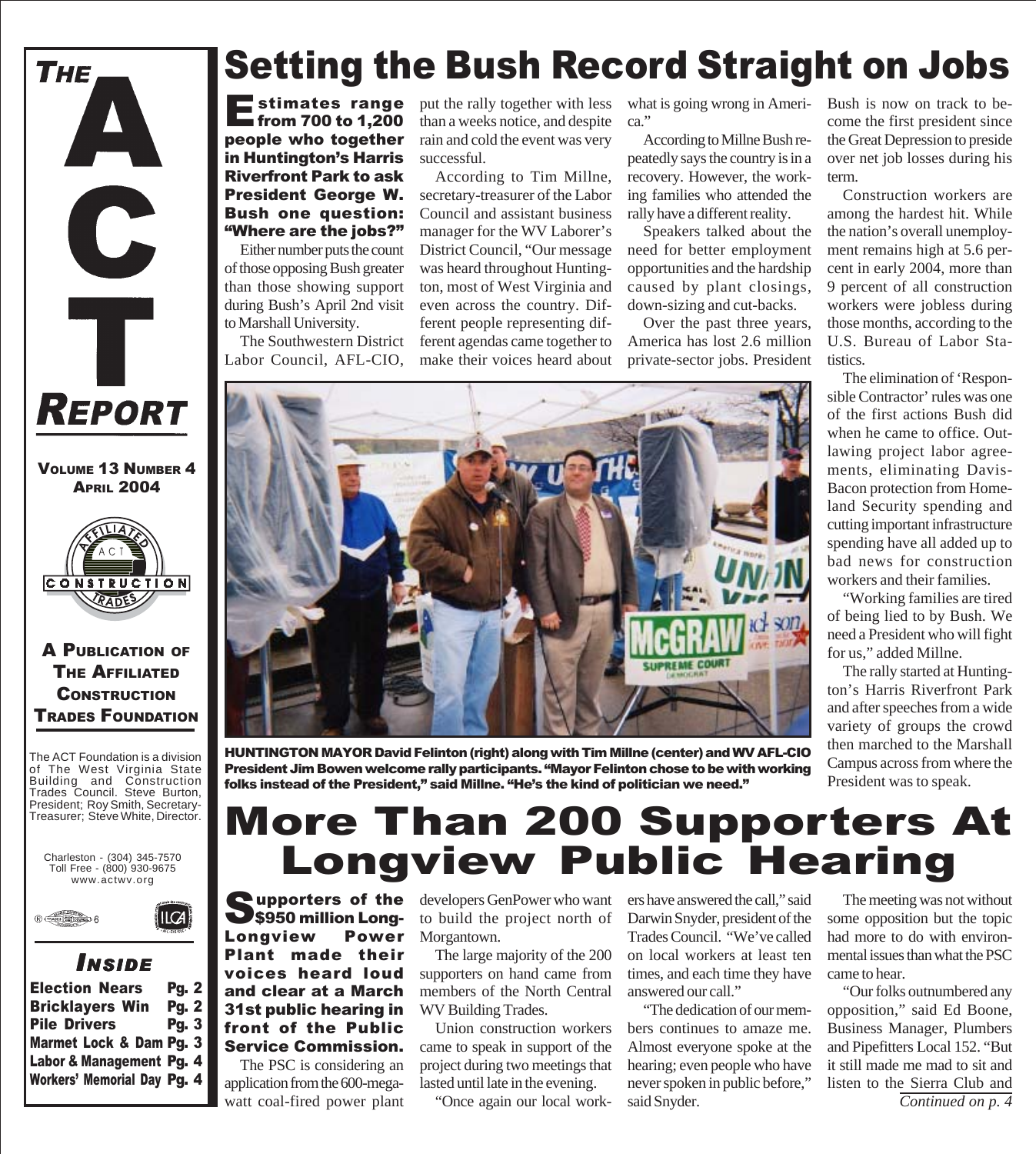# Primary Election Nears

### primary election day in West Virginia.

Of the many important contests the race for Supreme Court is key for workers.

Justice Warren McGraw is seeking re-election to the Su-

preme Court of Appeals and has the backing of every labor organization plus a variety of other groups.

His primary

opponent has been picked by big business as their best chance to defeat McGraw who has a reputation for caring about workers and their families.

The race received national attention when the U.S. Chamber of Commerce vowed to defeat state judges with massive advertising campaigns.

McGraw was pictured as one of those targets on the cover of Forbes, a national business magazine.

Many doctors have attacked McGraw, believing he is responsible for all of the states problems. Some have sent letters to patients; others posted flyers, some illegal, in their offices.

"We must do whatever we blamed raising rates on Mc-Insurance companies have Graw as well.

"You have to wonder about these Doctors who believe the insurance companies in their tales about why

insurance premiums have gone up," said Roy Smith, State Building Trades Secretary Treasurer.

"What business wants is to take away our right to a jury, and that is about as un-American as you can get."

## Bricklayers Win Three International Awards

**Leroy Hunter, Jr.,<br>Bricklayers Dis**trict Council of WV, recently returned from Bal Harbor, Florida where he picked up three awards.

The International Masonry Institute (IMI) gave the awards.

The first award presented to the WV District Council was the Western Pennsylvania Golden Trowel Award.

Bricklayers Local 15 won this award for its work on the Life Science Building at West Virginia University.

The award category was "Higher Learning and Education Projects."

Best Brick Project, 2003, Region 5 was the 2nd award the District Council received.

This award was for work on the Clay Center in Charleston.

The third award, the District Council received on behalf of Jeffory Ball, Bricklayers Local 9. Ball won the IMI 2003 Craft Award for Outstanding Craftsmanship in Stone Masonry. Ball was recognized for his work on the addition of Sacred Heart.

"These awards prove what we've been saying all along: the quality of workmanship and workers in West Virginia cannot be beat," said David Carte, Business Agent for

Bricklayer Locals 5 & 9.

"We were very excited to work on the Clay Center. The Bricklayers set the marble, stone, granite and did the fancy brickwork."

The competition includes all of the United States and Canada. According to Hunter, there were over 400 nominations this award cycle. This is the largest number of entries the IMI has ever had.

"This is the first time in my recollection that West Virginia has received any awards of this caliber," said Hunter.

#### Early Voting Starts April 21

Take advantage of new rules that allow early voting. The election is May 11 but you can start voting as early as April 21. Just see your county clerk for details. Don't be caught out of town on election day.

## **Stephens** WV AFL-CIO  $\frac{1}{2}$  uesday, May 11 is ber of Commerce vowed to Many doctors have attacked  $\|$  **Endorsements**

**Justice of the Supreme Court of Appeals** Warren McGraw

**U.S. House of Representatives First Congressional District:** Alan Mollohan **Third Congressional District:** Nick Joe Rahall

**Attorney General**

Darrell McGraw

#### **State Senate**

| 1st: | Andy McKenzie (R)                                       |               |
|------|---------------------------------------------------------|---------------|
|      | 2nd: Jeff Kessler                                       |               |
|      | <b>4th:</b> David Mullins                               | 28th:         |
|      | 5th: Bob Plymale                                        | 29th:         |
| 7th: | <b>Bruce Hobbs</b>                                      | 30th:         |
| 8th: | Margaret Workman                                        |               |
|      | 10th: Anita Skeens Caldwell                             | 31st:         |
|      | 11th: Shirley Love                                      | 32nd          |
|      | 12th: Bill Adler                                        |               |
|      | 14th: Jon Blair Hunter                                  |               |
|      | 15th: Bruce Lee Bennett                                 | 34th:         |
|      | 16th: Gregory Lance                                     | <b>35th</b> : |
|      | <b>House of Delegates</b>                               | 39th:         |
| 1st: | Joe DeLong                                              | 40th:         |
|      | 2nd: Jack Yost                                          | 41st:         |
|      | 3rd: Orphy Klempa                                       |               |
|      | 4th: Ken Tucker                                         | 42nd          |
|      | 5th: Marikay "Casey" Corliss                            | 43rd          |
| 7th: | John "Shorty"<br>Bumgardner(R)                          |               |
| 9th: | Jeff Lewis                                              | 44th:         |
|      | 10th: Patrick Radcliff; Steven<br>Whitehair; John Ellem |               |
|      | (R)                                                     | 46th:         |
|      | 13th: Dale Martin; Brady                                | 53rd          |
|      | Paxton                                                  | 54th:         |
|      | 16th: Susan Hubbard; Dale                               | 57th:         |

|       | Perdue                                                                                      |
|-------|---------------------------------------------------------------------------------------------|
|       | 18th: Earnie Kuhn                                                                           |
|       | 19th: Greg Butcher; Lidella<br>Wilson Hrutkay; Jeff<br>Eldridge; Bill Wright                |
| 21st: | Harry Keith White                                                                           |
|       | 22nd: Richard Browning;<br>Eileen Schlager                                                  |
|       | 23rd: Emily Yeager                                                                          |
|       | 25th: Michael Magann                                                                        |
|       | 27th: Virginia Mahan; Kevin<br>Maynus; Sally Susman;<br>Clyde McKnight, Jr.;<br>John Wooton |
|       | 28th: Tommy Scarles                                                                         |
|       | 29th: Tom Louisos                                                                           |
|       | 30th: Bonnie Brown; Bobbie<br>Hatfield; Mark Hunt                                           |
|       | 31st: Carrie Webster                                                                        |
|       | 32nd: Jon Cain, Sr.; Curtis<br>Robinson; Brian Casto<br>(R)                                 |
|       | 34th: Brent Boggs                                                                           |
|       | 35th: Sam Argento                                                                           |
|       | 39th: Bill Hamilton (R)                                                                     |
|       | 40th: Mary Poling                                                                           |
| 41st: | Ron Fragale; Tony<br>Barberio: Richard                                                      |

- Barberio; Richard Iaquinta; Tim Miley
- **4: Diane Parker**
- **43rd**: Mike Caputo; Tim Manchin; Linda **Longstreth**
- **44th**: Barbara Fleischauer; Gene Claypole; Charlene Marshall
- **46th**: Stan Shaver
- **53rd**: Jerry Lynn Burton
- **54th**: Walter Duke (R)
- **57th**: Rod Snyder

**17th**: Richard Thompson; Don

*"WE MUST DO WHATEVER WE CAN TO SUPPORT JUDGE MCGRAW."* STEVE BURTON, PRESIDENT WV STATE BUILDING TRADES

> can to support Judge Mc-Graw," urged State Building Trades President Steve Burton. "We need to have someplace to turn to for fairness and if business has their way the Supreme Court will be offlimits to working families."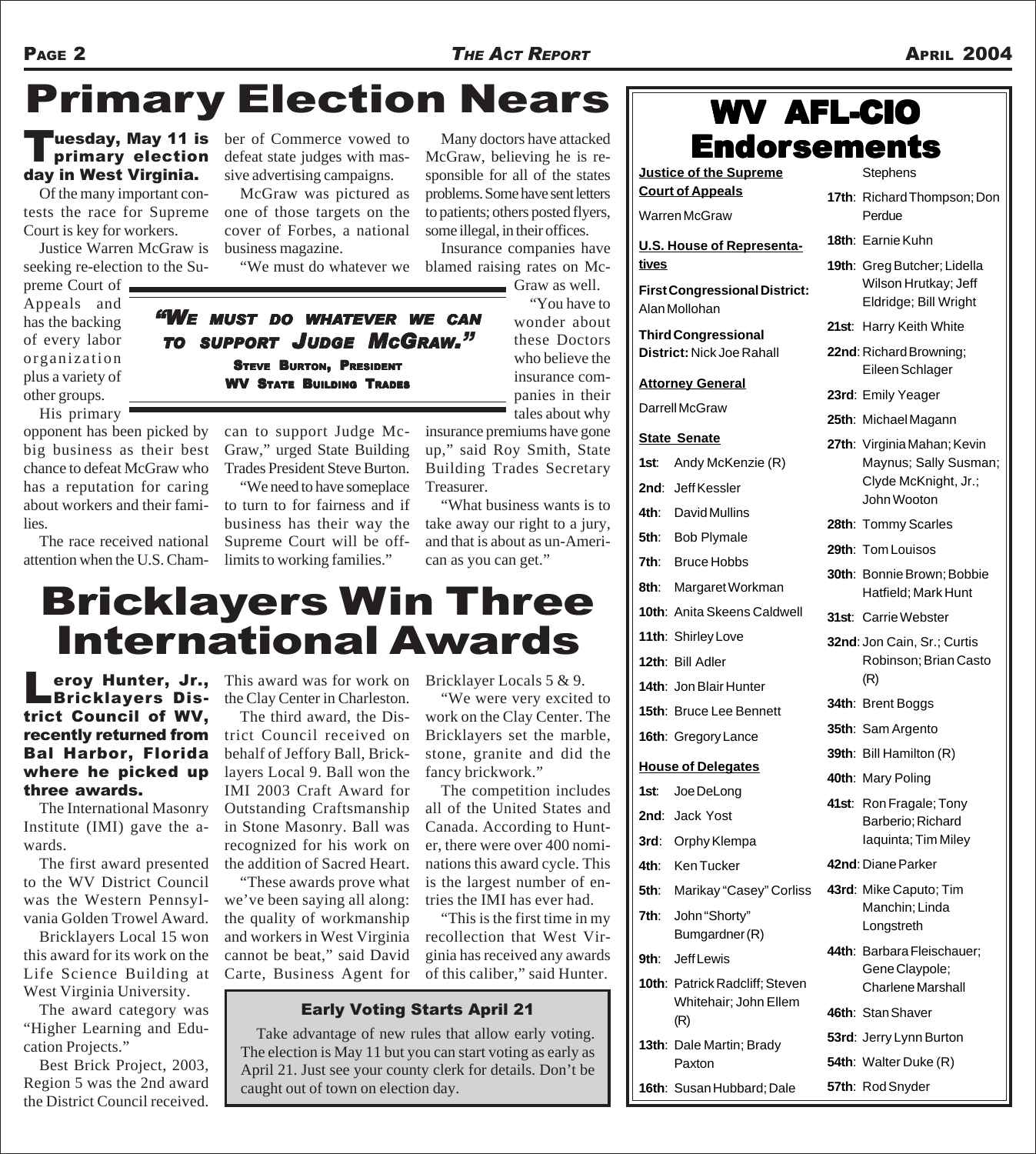#### APRIL 2004 *THE ACT REPORT* PAGE 3

# Pile Drivers Hold Training

## The demand for Pile<br>Drivers has been high for the past year.

But supply of local skilled workers has not kept up. To meet that challenge the West Virginia Carpenters put together one of the largest training ventures they have attempted.

On April 5th, 40 members of the WV District of the United Brotherhood of Carpenters came to Parkersburg for a week long session.

Service Representative Scott Brewer, an accomplished Pile Driver himself developed the curriculum to introduce interested members and hone the skills of those already adept at the task.

From the basic rigging skills needed for the job to the actual application of driving piles, the forty hour course introduced members to the work in a controlled environment.

Previously, rudimentary Pile Driving training had been performed for a small group of members.

This time however, the Carpenters purchased a large quantity of sheet piling and zpiling and constructed a twenty foot circular template that is very similar to that which may be used on an actual piling job.

While the class alone does not make an experienced pile driver, it will ensure that everyone in attendance has a basic understanding of the work.

Everyone had hands-on time working with H-beams, Z-piling, and sheet piling.

This was performed with both pneumatic and vibratory hammers.

Members from all locals in the state were in attendance, from Wheeling to Huntington.

"We hope contractors notice the emphasis we put on this training, it's all in an effort to make our members more productive and efficient and will therefore increase the contractors' productivity and marketability" says Dick Ullum, District Manager of the Mid-Atlantic Regional Council of Carpenters, West Virginia District.

According to Carpenter Apprenticeship Coordinator Odie Parkins the course would not have run nearly as smoothly without the help of the Operating Engineers Training Program.

With the help of Operator Coordinator Dave Mullins, and instructor Gary McCale, the Carpenters were able to produce the class with some of the best operators available.

"Throughout the entire planning and scheduling of the class the Operators helped out as much as they possibly could, it really shows how training programs can work together and how much training means to all of the trades" said Parkins.



MEMBERS FROM CARPENTER Locals 3, 302, 476, 604, 899, 1207, and 1159 listen to veteran pile driver Scott Brewer. "I start and end with safety," said Brewer.

## Marmet Lock & Dam Project

#### $\blacksquare$ ederal funding has been pulled from the Marmet Lock and Dam pro-ject.

At least 200 union construction workers will lose their jobs, and commerce will be negatively impacted.

In a March 22 letter to local workers, James Hansen, Project Executive for the general contractor Kokosing/Fru-Con LLC, said current funding for the project is \$16 million short for the year.

Next year is \$22 million short, or almost half of the \$52 million needed.

Hansen explains that peak employment at the site for 2004 and 2005 would be "approximately 330 to 400 personnel. With the current funding, the anticipated employment will be **reduced** by a minimum of 200 personnel."

According to Ronnie Burdette, Business Manager of Operating Engineers Local 132, the Marmet Lock and Dam project is a key infrastructure project for the state. "This job needs to be done for the state and nation," said Burdette.

 "Not only does the project create good jobs for local workers now, it will lead to more jobs

for the area by improving transportation. It currently takes more than six hours for a barge to get through."

In contrast it only takes 45 minutes for barges to travel though Winfield.

Unless Congress is able to reappropriate funds, the project will shut down June 1st and will begin again October 1st when a new federal fiscal year starts. How long the money will last for next year or the year after is unknown.

"At this rate the improvements that are so badly needed won't ever be complete. If work could proceed without all the delays, it would take 5 or 6 years," said Burdette.

The crisis in spending can be linked to the policies of President George Bush and Republican control of both the U.S. Senate and House.

 "Our members were counting on these jobs," said Gary Tillis, Business Manager for the WV Laborers District Council.

"The Bush Administration is so busy giving tax breaks to rich contributors they've forgotten the working person. We're spending billions on infrastructure overseas but cutting projects here, it's just not right."

### UNION TRADES FEDERAL CREDIT UNION

**April is National Credit Union Youth month. We are inviting all youth (ages 13-18) to stop by one of our offices to sign up for a drawing to win \$100.**

Charleston - M-F 8:30 – 4:30, Sat. 9:00 am to Noon 344-0194 or toll free 1-800-450-8530

Parkersburg - M-F 8:30 to 4:30, Thursday until 6:00 pm. 485-1421 or toll free 888-524-1421